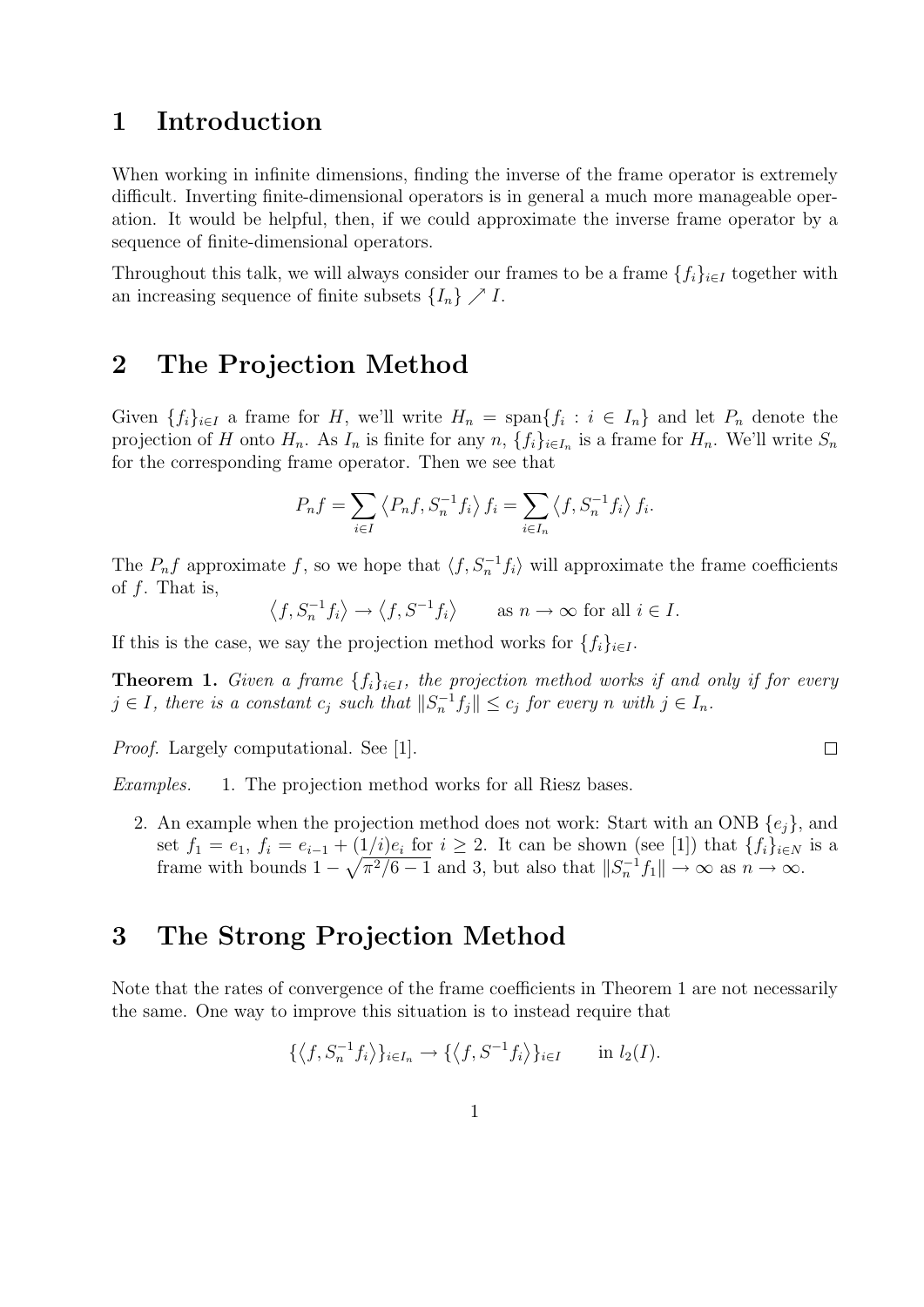If this is the case, we will say that the strong projection method works.

In Theorem 1, our bounds for  $||S_n^{-1}f_j||$  depended on j; if for a given frame the bounds are in fact independent of  $j$ , we expect we can show that the strong projection works. To this end, we consider the following

**Definition.** Given a frame, we call  $\{f_i\}_{i\in I}$  a *conditional Riesz frame* if every  $\{f_i\}_{i\in I_n}$  has a common lower frame bound, or equivalently if  $\sup_n ||S_n^{-1}|| < \infty$ .

In [2], Casazza and Christensen showed several equivalent conditions for the strong projection method working.

**Theorem 2.** Let  $\{f_i\}_{i\in I}$  be a frame and  $\{I_n\} \nearrow I$  an increasing sequence of finite sets. Then the following are equivalent.

- 1. The strong projection method works.
- 2.  ${f_i}_{i \in I}$  is a conditional Riesz frame.
- 3.  $S_n^{-1}P_nf \to S^{-1}f$  for all  $f \in H$ . (Convergence in the strong operator topology.)
- 4.  $\langle S_n^{-1}P_nf, g \rangle \to \langle S^{-1}f, g \rangle$  for all  $f, g \in H$ . (Convergence in the weak operator topology.)

*Proof.* We will show only part of the proof. " $(2) \Rightarrow (3) \Rightarrow (1)$ " Suppose  $||S_n^{-1}|| \leq C$ .

$$
\begin{split} \|\{\langle f, S_n^{-1}f_i \rangle\}_{i \in I_n} &= \{\langle f, S^{-1}f_i \rangle\}_{i \in I} \|^2_{l_2(I)} \\ &= \sum_{i \in I_n} |\langle f, S_n^{-1}f_i \rangle - \langle f, S^{-1}f_i \rangle|^2 + \sum_{i \notin I_n} |\langle f, S^{-1}f_i \rangle|^2 \end{split}
$$

The second term vanishes as  $n \to \infty$ . Considering the first term as  $n \to \infty$ , we see

$$
\sum_{i\in I_n} |\langle f, S_n^{-1}f_i \rangle - \langle f, S^{-1}f_i \rangle|^2 = \sum_{i\in I_n} |\langle f, P_n S_n^{-1}f_i \rangle - \langle f, S^{-1}f_i \rangle|^2
$$
  
\n
$$
= \sum_{i\in I_n} |\langle S_n^{-1}P_n f - S^{-1}f, f_i \rangle|^2 \qquad \text{(by self-adjointness)}
$$
  
\n
$$
\leq B ||S_n^{-1}P_nf - S^{-1}f||^2 \qquad \text{(where B is the upper frame bound)}
$$
  
\n
$$
\leq B (||S^{-1}f - P_nS^{-1}f|| + ||P_nS^{-1}f - S_n^{-1}P_nf||)^2
$$
  
\n
$$
= B \left( ||S^{-1}f - P_nS^{-1}f|| + \left\| \sum_{i\in I_n} \langle S^{-1}f, f_i \rangle S_n^{-1}f_i - S_n^{-1}P_nf \right\| \right)^2
$$
  
\n(using the dual frame expansion)  
\n
$$
\leq B \left( ||S^{-1}f - P_nS^{-1}f|| + ||S_n^{-1}|| \left\| \sum_{i\in I_n} \langle S^{-1}f, f_i \rangle f_i - P_nf \right\| \right)^2
$$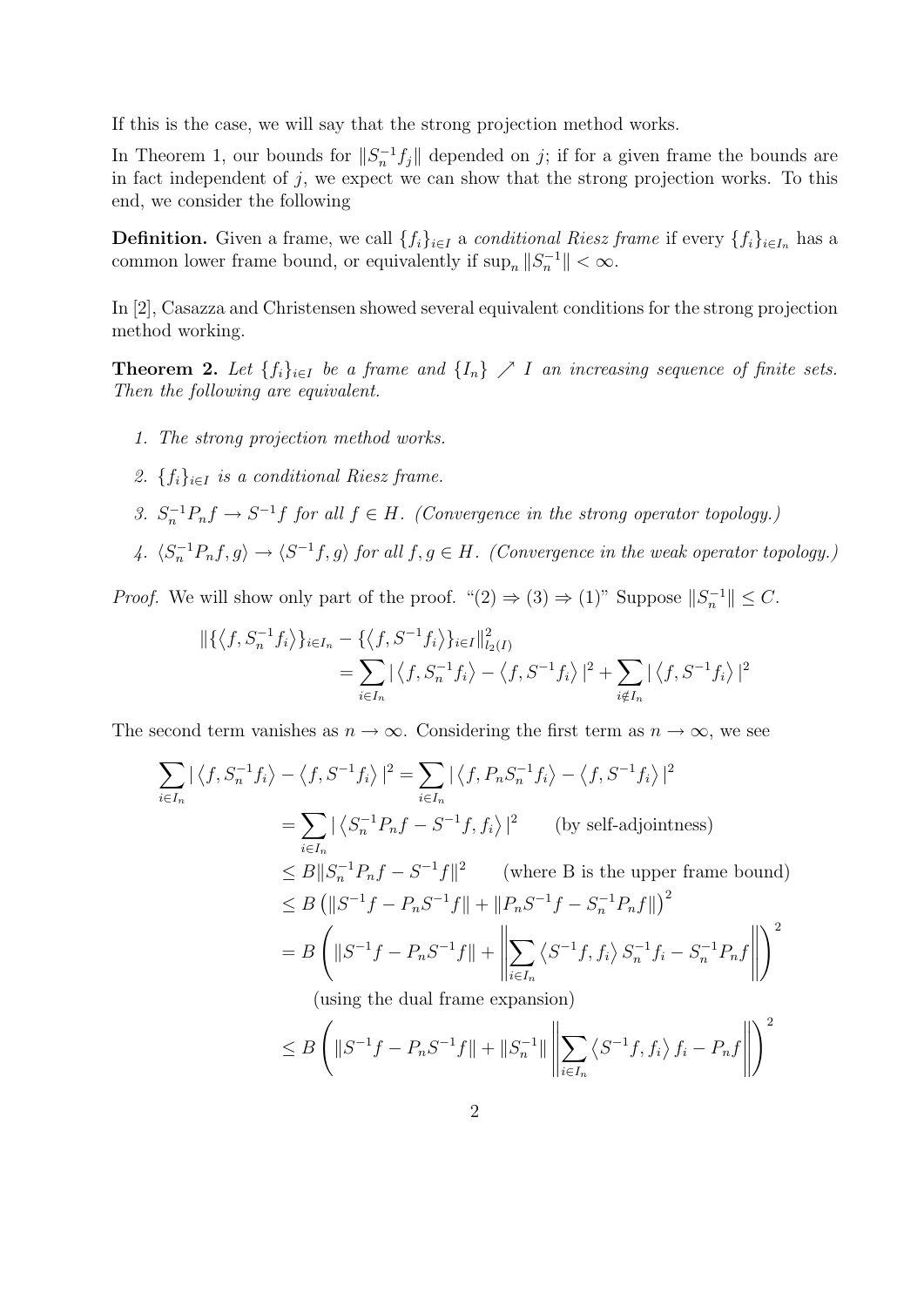$$
\leq B\left(\left\|S^{-1}f - P_nS^{-1}f\right\| + C\left\|\sum_{i\in I_n}\left\langle S^{-1}f, f_i\right\rangle f_i - P_nf\right\|\right)^2
$$

We note  $P_nS^{-1}f \to S^{-1}f$  and  $P_nf \to f$  as  $n \to \infty$ . Because  $\{f_i\}_{i\in I}$  is a frame, we have  $\sum_{i\in I_n} \langle S^{-1}f, f_i \rangle f_i \to f$  as  $n \to \infty$ . Hence this last line vanishes as  $n \to \infty$ . Thus we have convergence in the strong operator topology, and the strong projection method works.

Other directions follow from applications of Cauchy-Schwarz and the Uniform Boundedness  $\Box$ principle; see [4].

Remark (A method that works for any frame and sequence of indexing sets. [3]). Given our frame and the sequence of  $I_n$ , we choose an appropriate  $J_n \supseteq I_n$ . Instead of  $S_n^{-1}$ , we consider  $\widetilde{S}_n^{-1}$ , where  $\widetilde{S}_n$  is the frame operator for the frame  $\{P_n f_j\}_{j\in J_n}$ . Then  $\widetilde{S}_n^{-1}P_n f \to S^{-1}f$  for all  $f \in H$ .

Examples. 1. The strong projection method works for all Riesz bases.

2. The ordering of the frame elements matters. Let  $\{e_i\}$  be an ONB for H. We first consider the frame  $\{f_i\}_{i\in I}$  given by

$$
f_{2i-1} = e_i
$$
  $f_{2i} = \frac{1}{i}e_i$ .

together with  $I_n = 1, 2, ..., n$ . Then we can estimate the lower frame bound for  $\{f_i\}_{i \in I_n}$ as follows. Take  $f \in H_n$ ; note  $e_1, \ldots, e_{\lceil n/2 \rceil}$  is a basis for this subspace. Then

$$
\sum_{i=1}^{n} |\langle f, f_i \rangle|^2 = \sum_{i=1}^{\lceil n/2 \rceil} |\langle f, e_i \rangle|^2 + \sum_{i=1}^{\lfloor n/2 \rfloor} \left| \langle f, \frac{1}{i} e_i \rangle \right|^2
$$
  
= 
$$
\sum_{i=1}^{\lfloor n/2 \rfloor} \left( 1 + \frac{1}{i^2} \right) |\langle f, e_i \rangle|^2 \quad (+ \text{ possibly } |\langle f, e_{\lceil n/2 \rceil} \rangle|^2)
$$
  

$$
\ge \sum_{i=1}^{\lceil n/2 \rceil} |\langle f, e_i \rangle|^2 = \|f\|_{H_n}^2,
$$

giving us a uniform lower frame bound. Thus this frame is a conditional Riesz frame and the strong projection method works.

On the other hand, if we take the same frame elements together with  $I_n = \{2, 1, \ldots, 2k, 2k-1, \ldots, n\}$  (or equivalently, swapping the definitions of  $f_{2k}$  and  $f_{2k-1}$ ) we observe that

$$
\sum_{i=1}^{2k} |\langle e_k, f_i \rangle|^2 = \left| \left\langle e_k, \frac{1}{k} e_k \right\rangle \right|^2 = \frac{1}{k^2} \to 0 \quad \text{as } k \to \infty,
$$

and hence this frame is not a conditional Riesz frame.